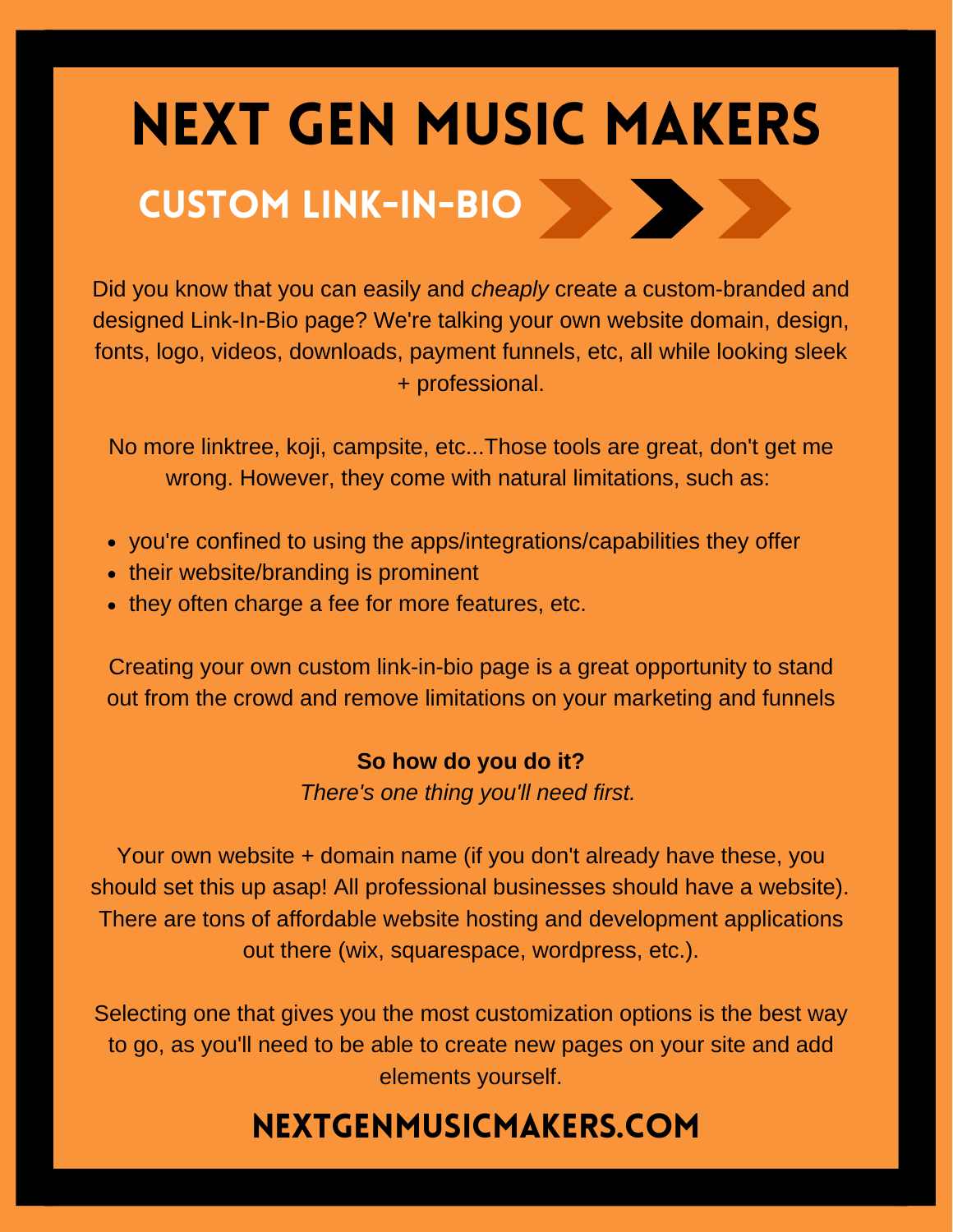## NEXT GEN MUSIC MAKERS

## CUSTOM LINK-IN-BIO

For now, though, we'll assume you have that ready to go. If not, no biggie just get that set up and come back to this document when you're ready.

#### *Onward!*

Create a BLANK page on your website. Remove the header and footer in the page options (if possible, no big deal if not). This makes it look like its very own site - very profesh ;)

Add an awesome photo of you or your band as the page background. Make sure it's high-res or it might come out wonky!

Choose your fonts, color scheme, and any other design elements.

Add your logo or name to the top (or where it make sense!)

Create some sleek buttons and start hyperlinking to your various channels. Make sure you test all of your links before going live!

Add some videos, photos, tip/payment buttons (paypal has a free "donate" button in their business suite!).

Once you've got your elements in place, set your page title in your SEO or page settings. This will be what comes after the "/" in your domain. Make it something simple, memorable, and logical. Mine is nismahosman.com/more. Some ideas: /links; /info; /landing; /me; or get creative!

If you'd like, you can NOT make this page a clickable tab on your website menu. Do this by hiding it or making it private.

## nextgenmusicmakers.com